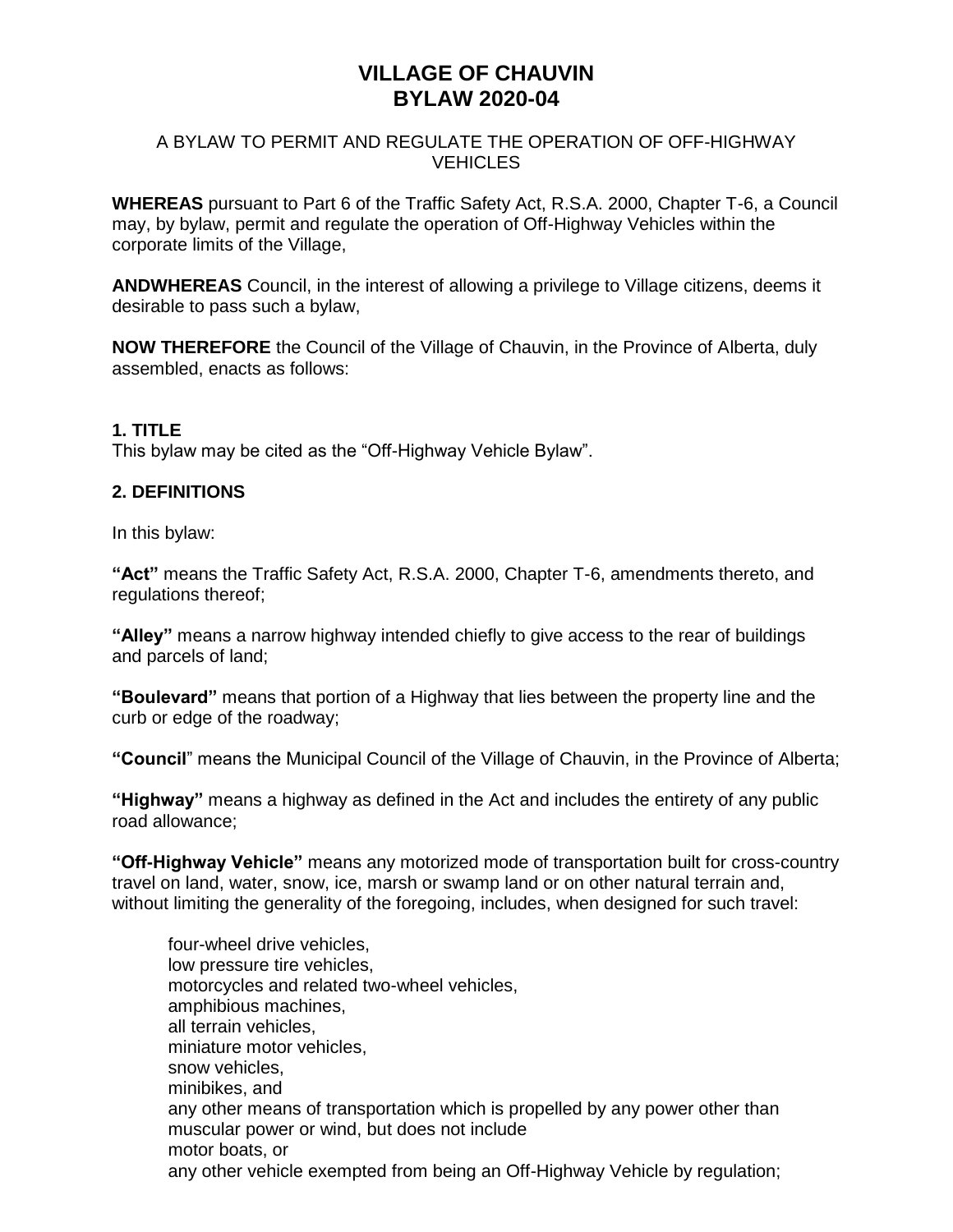**"Parkland"** means any recreational area owned or controlled by the Village that lies within the Village whether such parkland is improved in whole or in part or remains in its natural state and includes all green spaces, trails, walkways, and publicly maintained areas administered by the Village;

**"Bylaw Enforcement Officer"** means any person appointed as the Bylaw Enforcement Officer by the Village of Chauvin Council.

**"Snow Vehicles"** shall mean a motor vehicle designed or intended to be driven exclusively or chiefly upon snow or ice or both.

**"Village"** shall mean the municipality of the Village of Chauvin, in the Province of Alberta, and the corporate limits thereof;

**"Vehicle"** means a device in, on, or by which a person or thing may be transported or drawn and includes a combination of vehicles but does not include a mobility aid;

**"Violation Ticket"** means a ticket as defined in the Provincial Offences Procedure Act, R.S.A. 2000, Chapter P-34 and amendments thereto.

#### **3. REGULATIONS**

In accordance with the provisions and requirements of the Act, a person may operate an Off-Highway Vehicle upon a Highway in the Village as follows:

3.1 Except as permitted under section 3.10, no person shall operate an Off-Highway Vehicle in the Village except for the purpose of proceeding from a residence or a business dealing in Off-Highway Vehicles to a permitted area and back to the same residence or business by the most direct and safe route possible

3.2 In proceeding to a permitted area or returning to his or her residence, the operator of an Off-Highway Vehicle shall use Alleys wherever possible. Where it is not possible to use Alleys, the operator shall drive on the right side of the roadway as nearest to the curb as possible. Snow Vehicles only may use Boulevards where they do not abut private property or contain a sidewalk or walking trail.

3.3 No person shall operate an Off-Highway Vehicle upon any Parkland or golf course within the Village.

3.4 Notwithstanding Sections 3.1, 3.2, and 3.3, Council may grant permission for the operation of Off-Highway Vehicles in any designated area within the Village for a special function or various events.

3.5 No person shall operate an Off-Highway Vehicle anywhere within the Village at a speed in excess of twenty (20) kilometers per hour.

3.6 No person shall operate an Off-Highway Vehicle anywhere within the Village between the hours of 10:00 p.m. of one day and 7:00 a.m. of the following day.

3.7 No person shall operate or ride upon an Off-Highway Vehicle without wearing a helmet that conforms to Section 108 of the *Vehicle Equipment Regulation – Alberta Regulation 122/2009* under the Act.

3.8 Notwithstanding Sections 3.1 to 3.7, Bylaw Enforcement Officers and agents or employees of the Village are authorized to operate Off-Highway Vehicles on any Highway, public street, Alley, roadway or other public place for the purpose of enforcing this bylaw or while in performance of their official duties.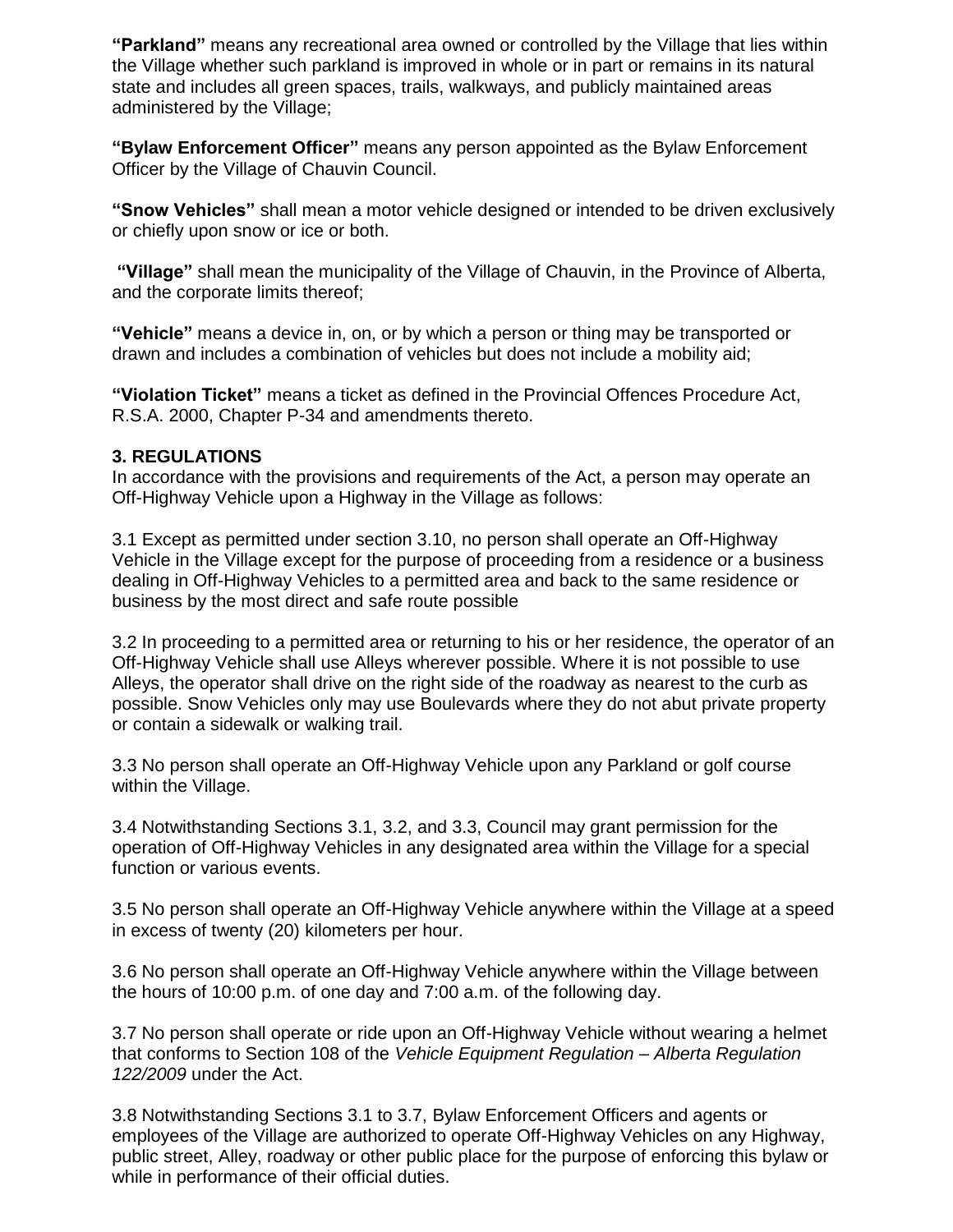3.9 Bylaw Enforcement Officers are hereby empowered to impound Off-Highway Vehicles involved in a violation of this bylaw or the Act at the owner's expense from the time of offence until such time as the charge against the operator thereof has been resolved. Such impoundment shall only take place where, in the opinion of the Bylaw Enforcement Officer, the offence is serious and the operator of the Off-Highway Vehicle could be a danger to the public if permitted continued use of the Off-Highway Vehicle or if the operator has committed another offence under this bylaw within the previous 12 months.

3.10 Notwithstanding section 3.1, a person my operate an Off-Highway Vehicle in the Village for the purpose of clearing snow and ice from a Village sidewalk as long as the Off-Highway Vehicle is operated safely and with regard for the safety of pedestrians.

## **4. ENFORCEMENT**

4.1 When the Bylaw Enforcement Officer has reasonable grounds to believe that a person has contravened any provisions of this bylaw, he or she may serve upon such person an offence ticket allowing the payment of a specified penalty as described in Schedule A to the Village within fourteen (14) days of the issuance date of the offence ticket. The Village shall accept such payment in lieu of prosecution for the offence.

4.2 An offence ticket will be served to such person by means of:

- 4.2.1 personally,
- 4.2.2 charged directly on utility bill

4.3 The offence ticket if given personally shall state:

- 4.3.1 the name and address of the offender if ascertainable,
- 4.3.2 the offence,
- 4.3.3 the location, date and time of the offence,

4.3.4 the appropriate penalty of the offence as specified in Schedule A of this bylaw, and 4.3.5 that the penalty shall be paid within thirty (30) days of the issuance of the offence ticket to avoid prosecution for the offence.

4.4 If the penalty specified on an offence ticket is not paid within the prescribed time period, a Bylaw Enforcement Officer is hereby authorized to issue a Violation Ticket.

4.5 Notwithstanding Section 4.1, a Bylaw Enforcement Officer is hereby authorized and empowered to immediately issue a Violation Ticket to any person who the Bylaw Enforcement Officer has reasonable grounds to believe has contravened any provision of this bylaw.

4.6 A Violation Ticket issued under Section 4.4 or Section 4.5 shall specify a penalty as described in Schedule A.

## **5. EFFECTIVE DATE AND REPEAL**

5.1 This bylaw shall come into effect on the date of passing of final reading.